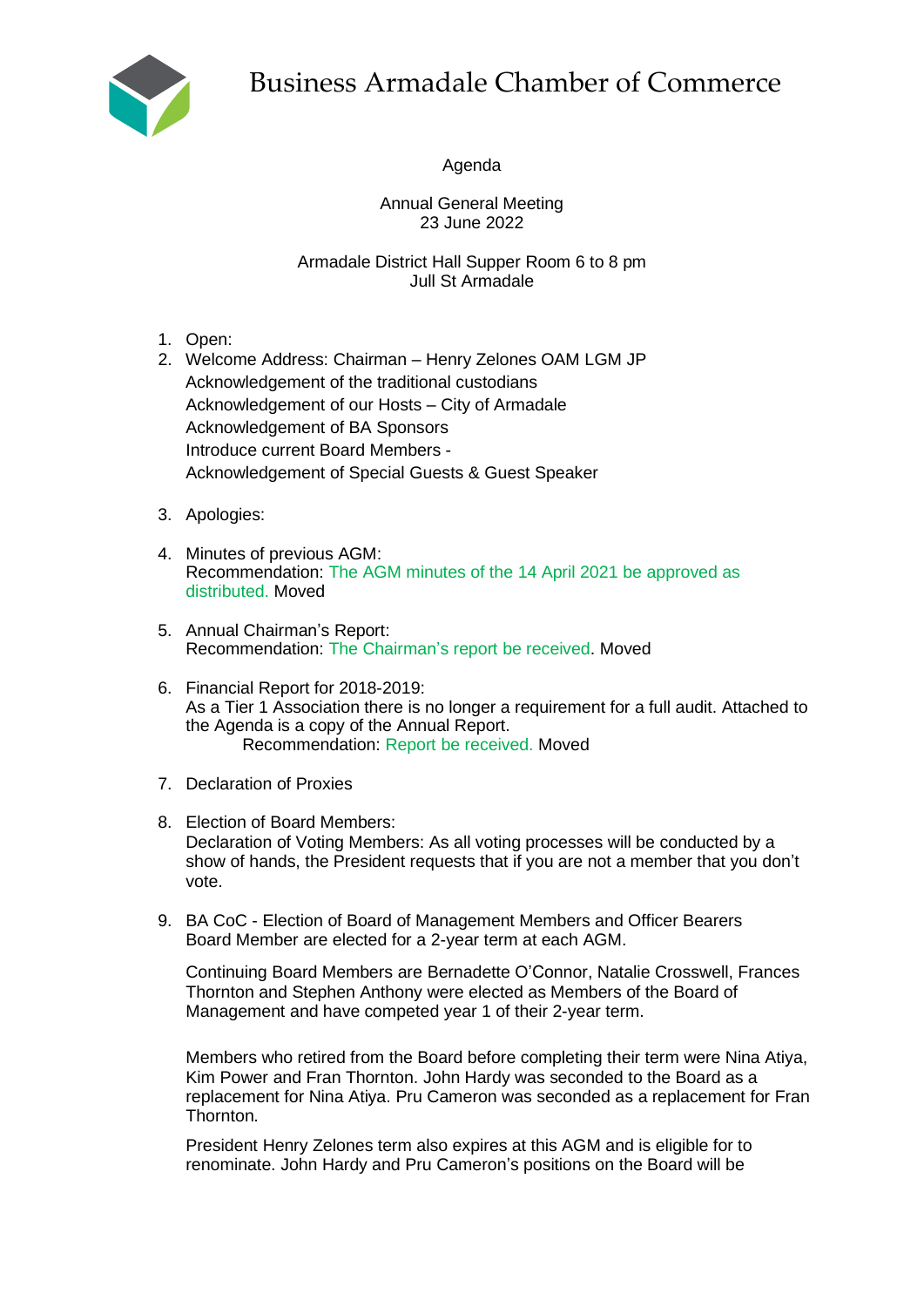

declared vacant but are both eligible to renominate for the Board.

Declaration of the number of Board Members to be elected. The current Board recommends a minimum of 6 and a maximum of 9.

Recommendation: That AGM supports a minimum of 6 Board Members to a Maximum of 9 Moved

Election of Board Members: Declaration of Election Result. Moved

Election of Office Bearers: Declaration of Election Result

Motion to destroy ballots if required: Presentation of Certificates to New Members:

- 10. Question Time: The Chairman will Endeavor to answer all questions at the AGM meeting, Should the allotted time for the meeting expire, all additional questions will be taken on notice.
- 11. Close:

President's Report Annual General Meeting 23 June 2022

Obviously as everyone would be aware the past two years have been very disruptive for small business. Business Armadale was no different, although I believe we managed with an active events calendar.

- In January 2021 we held a networking breakfast at Avocados.
- In February we held a pre-election Politicians Breakfast at Avocados restaurant. With the State election to held in March we had our local pollies give us their views on the future for Armadale. Tony Buti, Yas Mubarakai and Alessa Hayden being local MPs were in attendance.
- March event was postponed due to COVID restrictions
- April, The AGM meeting was hosted by the City of Armadale and held in the Function Room at the Administration Centre.
- May, we were back on Board with a presentation from Matthew Keough. This turned out to be more about the disruptions to Businesses in Kelmscott due to the road works resulting from the Denny Ave and Davis Road and rail works.
- June, we gathered for a breakfast networking meeting with Hugh Jones, our latest Member of Parliament as a result of the March elections.
- July, we invited Tony Buti, as a Minister in the McGowen Government, give us a brief run down on his new Portfolios. It has been some years since Armadale had a member in the State Cabinet.
- Also, in July we were notified that we were successful in our application for a Community Grant for amount of \$2300.00 to replace our aging and failing computer equipment. We would like to thank Dr Tony Buti for his support.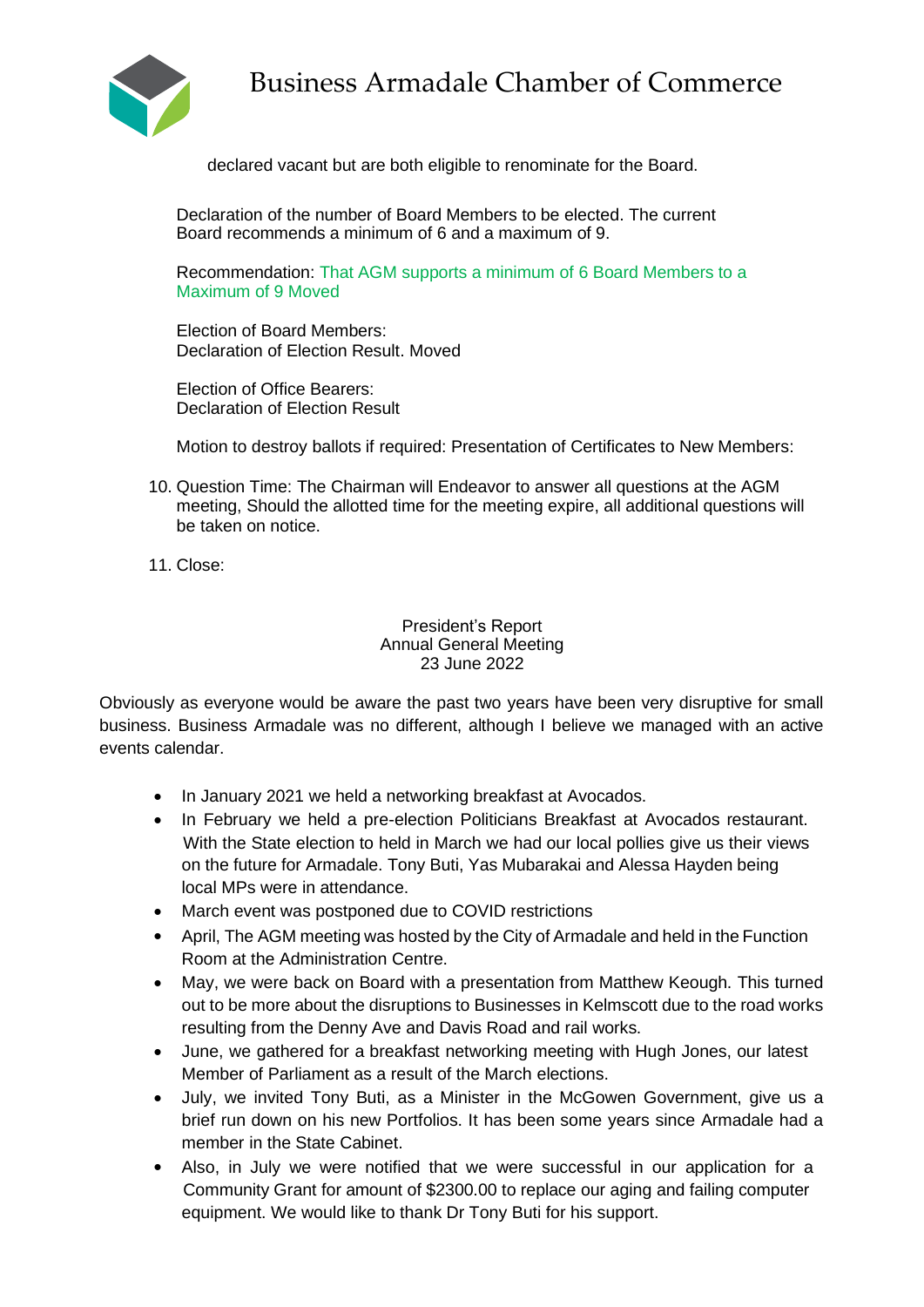

- August, we had two representatives from Development WA to present on that agency's agenda for local development. We had a good look at the growing Forrestdale Business Park.
- September, we had the Minister for Small Business, the Hon Reece Whitby to present on the Government's views and programs that impact on small in our region.
- October, we were back at Avocados for a presentation By Andrew Hastie, the member for the Federal Seat of Canning. Andrew's event was Sponsored by Alita Constructions. The event was very well received by Chamber members.
- November, we had to cancel an event with Minister Rita Saffioti. The was due to Circumstances beyond our control and the Minister agreed to attend a BA meeting in the new year
- December, we held a Christmas Sundowner on the 'Green" at Elizabethan Village to close out the year.

The start of 2022 was not great with restrictions back in place due to a rise in a new variant of COVID. 2 events had to be cancelled but we were back on deck with another pre-election Politicians Breakfast at Avocados in Kelmscott. Both Matthew Keogh and Andrew Hastie give excellent presentation on the future for the Armadale region. At the time drafting this report, the election has yet to take place.

As you can see from the financial report from the Treasurer, we are well place financially and our sustainability measures we put in place in 2020 are keeping us in a sound position. There has been a small growth in our memberships, and I am happy to say that most of our members have renewed their memberships in 2021.

That said, your Board has worked very hard had with a smaller number of members than usual to deliver Value to our members. I would like to thank my Board members for their strong support for BA. I would also like to thank our Admin Officer Lynda Rose, for her work during the year. I don't know where would have been without her.

Thank You.

Before I finish, I would like to make a few presentations.

## **Board Elections**

Steps for the election of the Board and Office Bearers.

- 1. The Rules of Association for Business Armadale adopted in September 2020 require that a Declaration of the number of Board members be adopted at each AGM**.**
- 2. A Motion is required at the AGM to set the number of Board members to between 7 to a maximum of 9. With power of the Elected Board members to second Board additional members if required to make up the numbers. Move that
- 3. The Rules of the Association also require that an election of Members to the Board of Management be held immediately prior to the election of Office Bearers. A call for nominations was sent to all members 30 days prior to the AGM.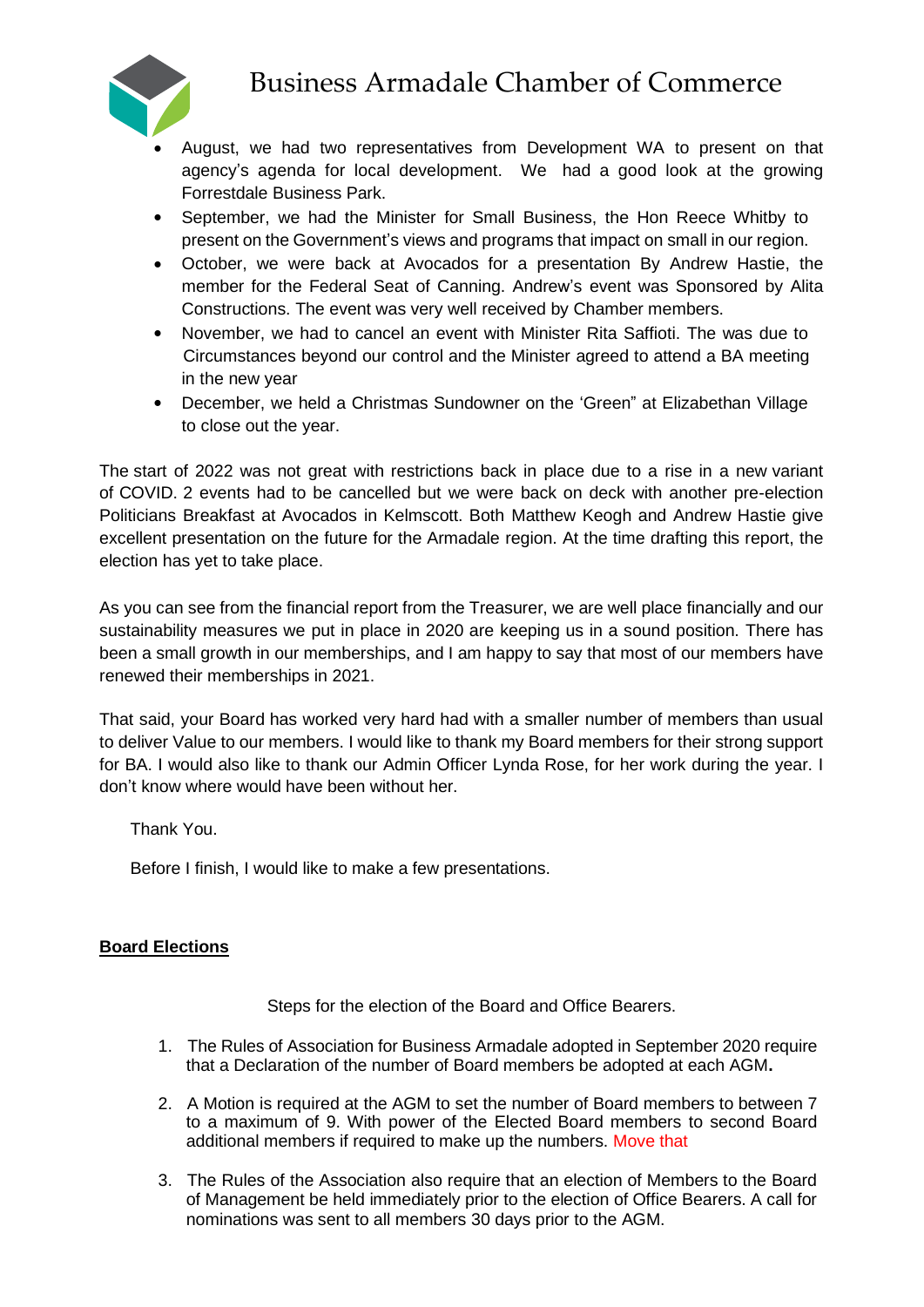

Members who were elected at the last AGM for a two-year term were Bernadette O'Connor, Natalie Crosswell, Frances Thornton, Stephen Anthony. Due to other work commitments Francis Thornton has decided to retire early. Since the last AGM 2 Board Members were seconded from the Membership, those being Pru Cameron and John Hardy. John Hardy has decided not to nominate for a Board position.

### **Nominations for the Board of Management were received in writing from?**

As there are positions still available, I will call for nominations from the floor. Move nominations be received

- 4. If there are no nominations form the floor a motion from the meeting is required for these 2 members to be elected. Move that
- 5. The Election of Office Bearers.

The following Nominations for the Office Bearer positions have been received from current Board Members for the following positions. **Chairman – Deputy Chairman – Secretary – Treasurer –**

As there were no other nominations received, I declare that the officer bearers for Business Armadale 2022/2023 are President/Chair, Deputy President/Chair, Secretary and Treasurer.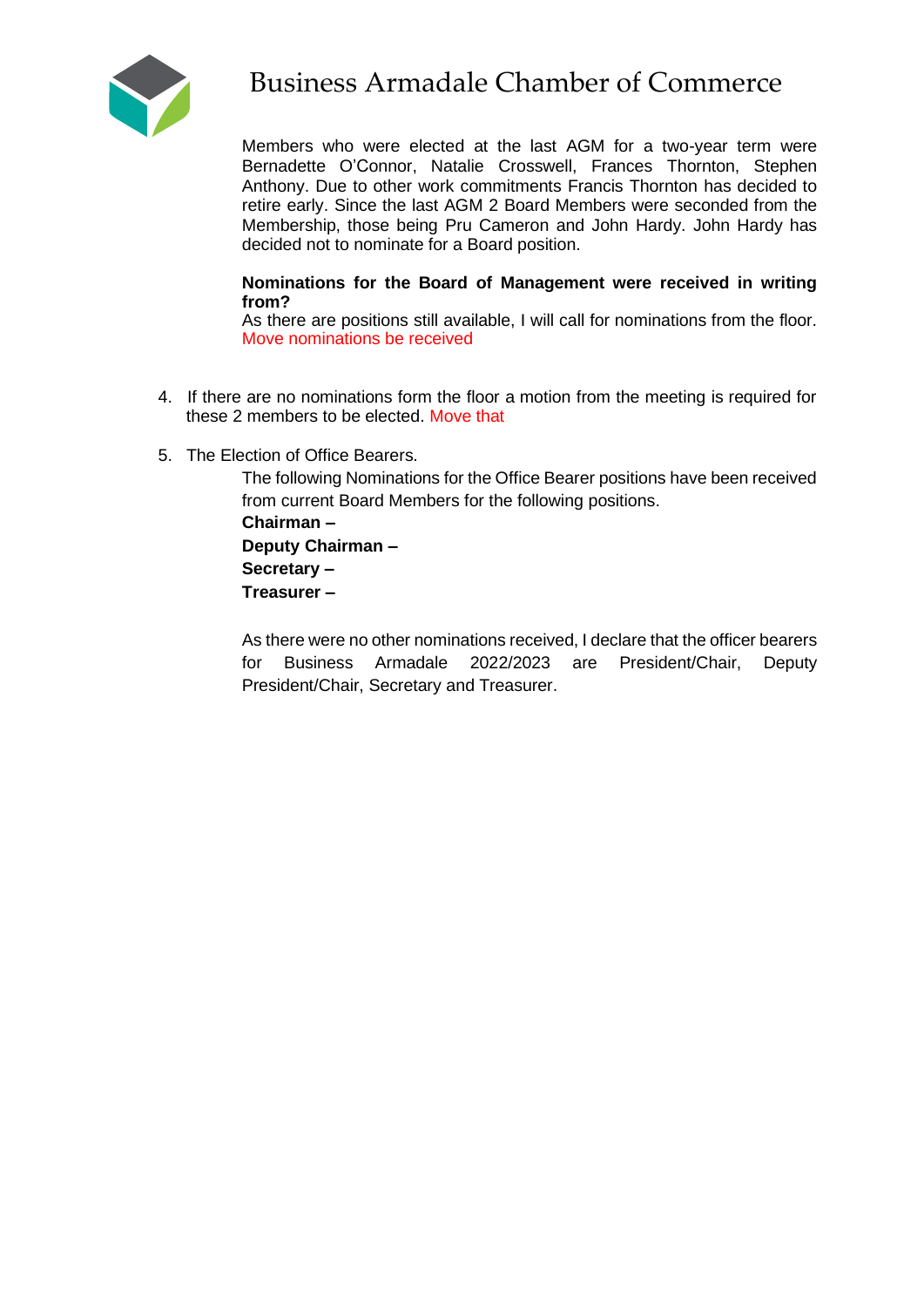

# **Business Armadale Chamber of Commerce Annual General Meeting Minutes 14th April 2021 @ 6pm City of Armadale Function Room**

**Open** Welcome at 6pm by Henry Zelones Chairman

- Acknowledgement of the traditional Custodians
- Acknowledgement of our hosts City of Armadale
- Acknowledgement of BA Sponsors
- Introduce current Board Members Henry Zelones, Bernadette O'Connor,
- And Lynda Rose Admin Officer
- Acknowledgement of Special Guests Nicole Lockwood

**Apologies** – Kim Power and Nina Atiya

**Minutes of Previous AGM: Recommend the AGM minutes of the 24<sup>th</sup> of September 2020** 

be approved as distributed. Moved by Laurie Sargeson - carried

**Annual Chairman's Report**: Recommend the Chairman's report be received.

Moved and by Laurie Sargeson - carried

**Financial Report for 2018-2019:** As a Tier 1 Association there is no longer a requirement for a full annual audit. Recommend the Report be received.

#### Moved by Mayor Ruth Butterfield. carried

**Declaration of Voting Members:** President requests if you are not a member that you do

not vote.

#### **Appointment of a Chair to conduct the elections:**

The Chairman appointed the Admin 0fficer, Lynda Rose, to conduct the annual elections of Board and Office Bearers Members

#### **Declaration of Proxies:** Nil

**Nominations for the Board of Management:** Nominations were received in writing from Bernadette O'Connor, Natalie Crosswell, Frances Thornton, Stephen Anthony, and John Hardy. There being no further nominations from the floor, the Chair declared Bernadette O'Connor, Natalie Crosswell, Frances Thornton, Stephen Anthony, and John Hardy elected as Members of the Board of Management.

Current Board members who were elected at the last AGM for a 2year term were Henry Zelones, Nina Atiya, Kim Power, Vicki Clarkson and Joanna Minney. Due to other commitments Vicki and Joanna has retired from the board.

### **Election of Office Bearers**

Nominations as Officer Bearers were received from Henry Zelones, Natalie Crosswell,